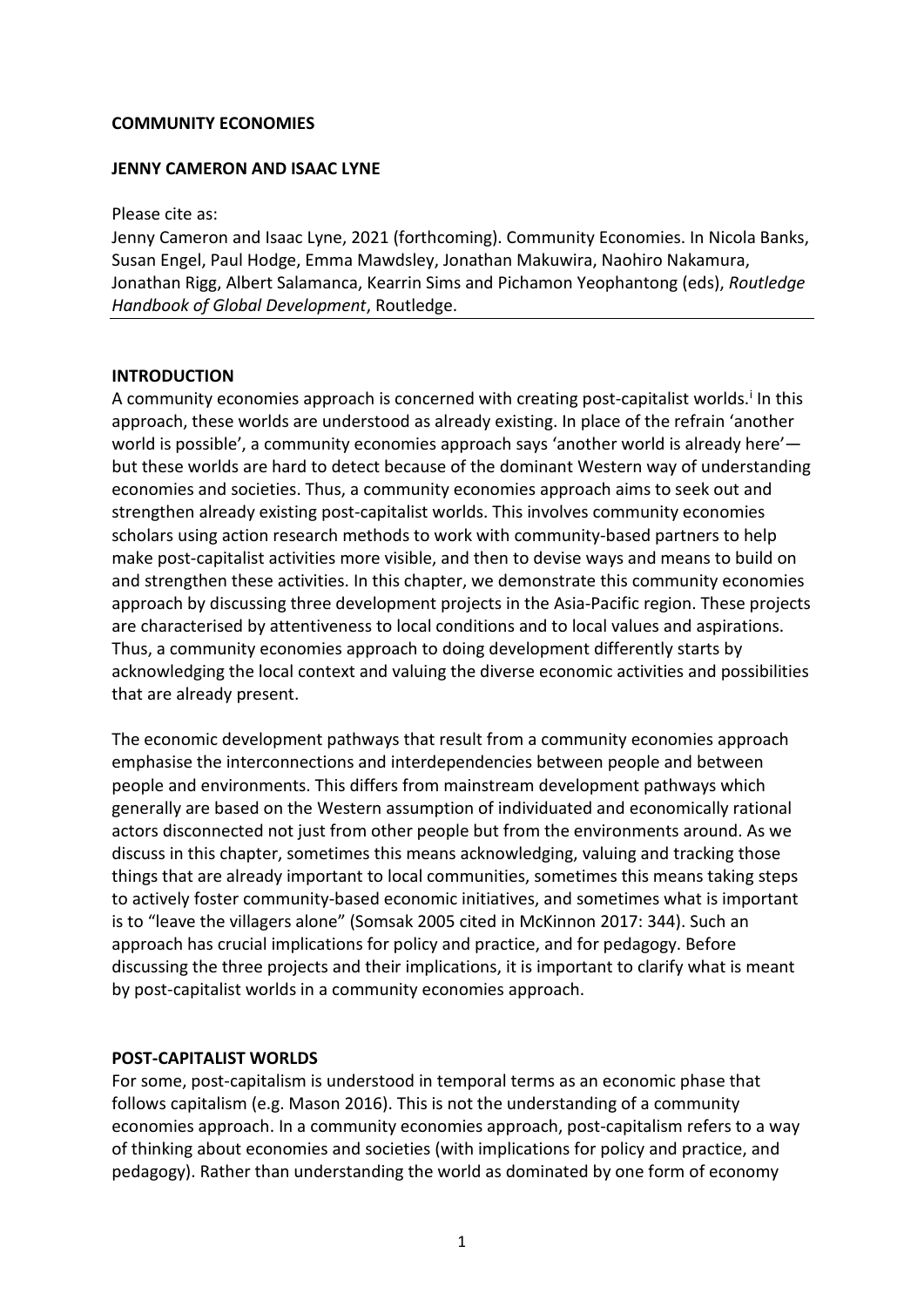(capitalism) which might be replaced by another (post-capitalism), a community economies approach understands the world as being comprised of multiple and diverse economic activities (including capitalist activities, but also non-capitalist and even alternative capitalist activities).  $\mathbf{ii}$  $\mathbf{ii}$  $\mathbf{ii}$  One analogy used in a community economies approach is that of the iceberg. Visible above the waterline are a relatively small set of economic activities associated with capitalism (capitalist firms employing paid workers producing goods and services that are transacted through markets); but hidden below the waterline are an immense array of economic activities. Post-capitalism refers to a shift in thinking—from thinking that the economy is only those set of activities above the waterline to thinking that the economy is vast and diverse.

Thinking in this way is crucial to a community economies approach as it helps to shed light on the economic possibilities that already exist in the world (but are hidden by blinkered economic thinking). In particular, a community economies approach is interested in those diverse economic activities that contribute to wellbeing of both people and the planet. These are the economic activities that help people to survive well; to produce and distribute surplus in ways that take into account the wellbeing of other people and the planet; to transact goods and services more fairly; to care for shared resources; and to invest in ways that will support a better future (Gibson-Graham et al. 2013). Thus, a community economies approach involves identifying and acknowledging the economic activities that contribute to wellbeing and considering ways that these activities might be strengthened and multiplied. In what follows, we discuss three projects that illustrate various aspects of a community economies approach. In these sections, we include discussion of the implications for policy and practice. In the penultimate section we consider the overall implications for pedagogy.

# **ECONOMIC DEVELOPMENT PATHWAY 1: ACKNOWLEDGING AND VALUING COMMUNITY ECONOMIC PRIORITIES**

The first project was based in Fiji and the Solomon Islands and here community economies scholars worked with the NGO International Women's Development Agency (IWDA) and their local NGO partners. These NGO partners were looking to develop community-based indicators to be able to track the gendered impacts of economic social and environmental changes, especially in settings where subsistence and semi-subsistence livelihoods are being impacted by growth of export-oriented agriculture, spread of a cash economy and rapid urbanisation (McKinnon et al. 2016). These current changes are compounding the gendered impacts of colonisation in the late nineteenth century on Solomon Islanders and iTaukei (Indigenous) Fijians. For example, through colonisation, women's traditional work was devalued and women's input into community-level decisions eroded; meanwhile, men "gained status, power and recognition in the cash economy" (McKinnon et al. 2016: 1378).

This project sought to develop indicators of the gendered impacts of change that incorporated community-level perspectives. This meant tapping into what mattered for community members, including what their experiences had been to date and what their aspirations were. It also meant putting to one side Western assumptions which generally to frame human rights as individual rights and development as resulting from the actions of economically rational individuals. These assumptions are reflected in the way that programs for women's economic empowerment tend to prioritise developing the entrepreneurial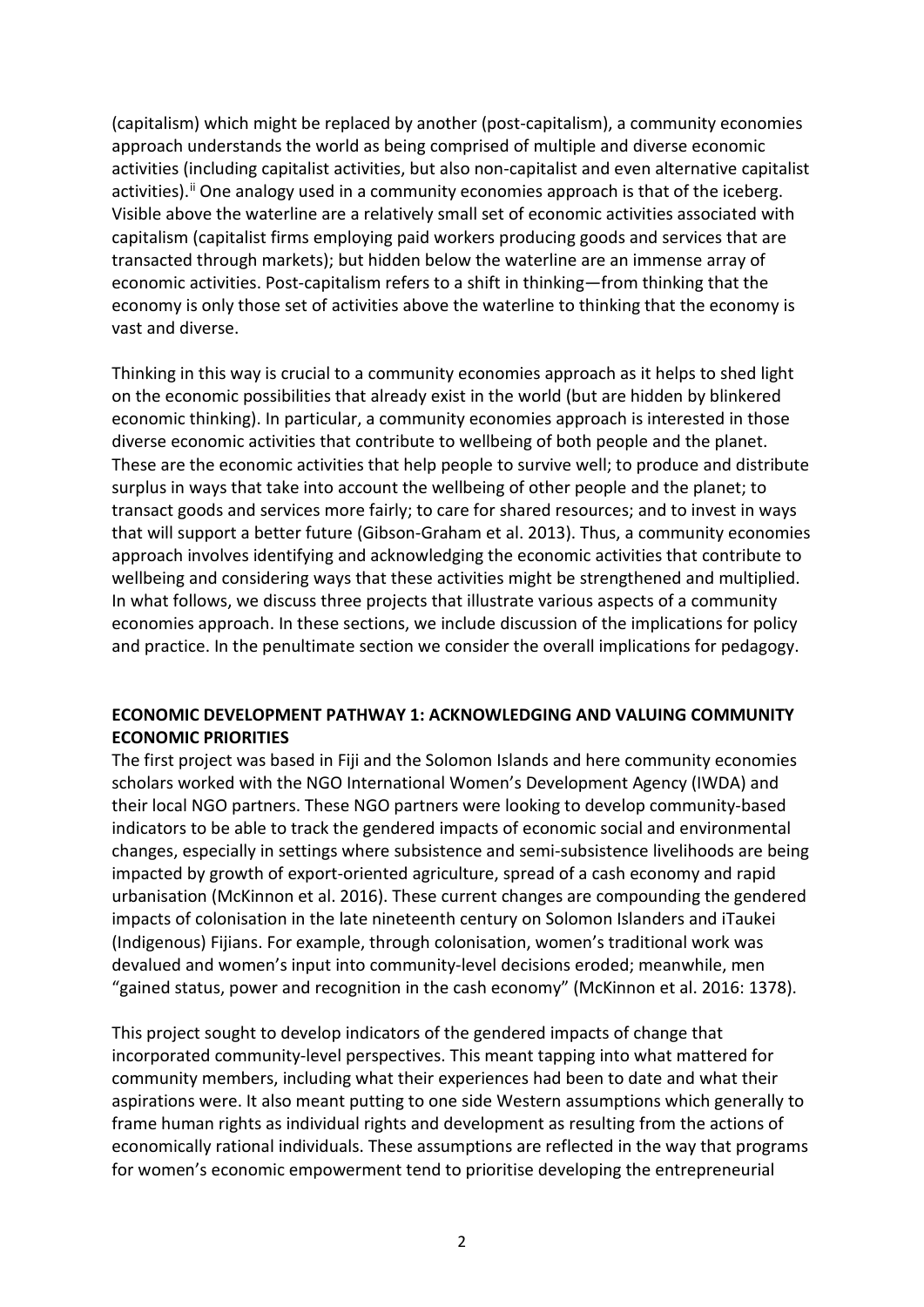skills of individual women so they can run micro-enterprises and participate in local markets. McKinnon et al. (2016: 1379-1380) highlight that the assumption of individualism is at odds with collective ways of being that are important for Solomon Islanders and iTaukei Fijians. As well, such agendas ignore (and potentially undermine) the diverse economic activities on which the wellbeing of families and community members relies, including nonmarket transactions such as reciprocity and gifting, and unpaid work such as caring labor, volunteering and shared labor.

To inquire into what mattered for community members, the research team engaged in a series of community workshops conducted in local languages. Workshops were held in two rural settlements in the Solomon Islands (in Western Province), two urban settlements around Honiara, and two urban settlements in Suva (with iTaukei Fijians). The workshops were facilitated by the local NGO research partners in Solomon Islands Pidgin and Bauan Fijian. Between ten to fifteen community members participated in each workshop, with roughly equal numbers of women and men, and older (40 years+) and younger (18-40 years) participants (Carnegie et al. 2019: 255). Participants included those from nuclear and extended families, and female-headed households; those who were single or married; and those with or without children. At the workshops the researchers ran four group exercises: an inventory of diverse economies focusing on individual daily work activities; a mapping of distributions of labor, goods and cash within the networks of family and community members; a timeline of events that produced significant change; and role plays on desired changes in relations between women and men. Some exercises were conducted in genderand age-segregated groups with participants coming together for shared discussion (Carnegie et al. 2019: 255).

These exercises were an opportunity for community members to talk more about their everyday experiences of gendered and economic relationships and their aspirations for how these relationships might be. The exercises were also an opportunity for the team of researchers to listen attentively to the understandings and aspirations of community members:

we listened for and acknowledged the diversity of economic activities in which women and men were involved … We also listened for the culturally important and different ways that women and men's contributions are valued in the community … [We listened] to how community members foresaw possibilities of cooperation, negotiation and change for the better. (Carnegie et al. 2019: 255-256)

Based on this exercise in listening, the research team (involving community economies scholars, and staff from IWDA and their local NGO partners) devised an initial series of indicators based on what participants said mattered to them. The indicators were then tested with groups of local volunteers from villages around Honiara and, based on the feedback, further refined. These indicators were organised in terms of four domains related to gendered and economic relationships. The domains were named by incorporating participants' phrases from the workshops: Women 'Come Up' (related to women's individual agency and access to opportunities); Household Togetherness (related to relations between women and men in households); Women's Collective Action (related to mutual support and collaboration between women); and Leadership, Say and Role Modelling (related to women's opportunities for participation and leadership, and the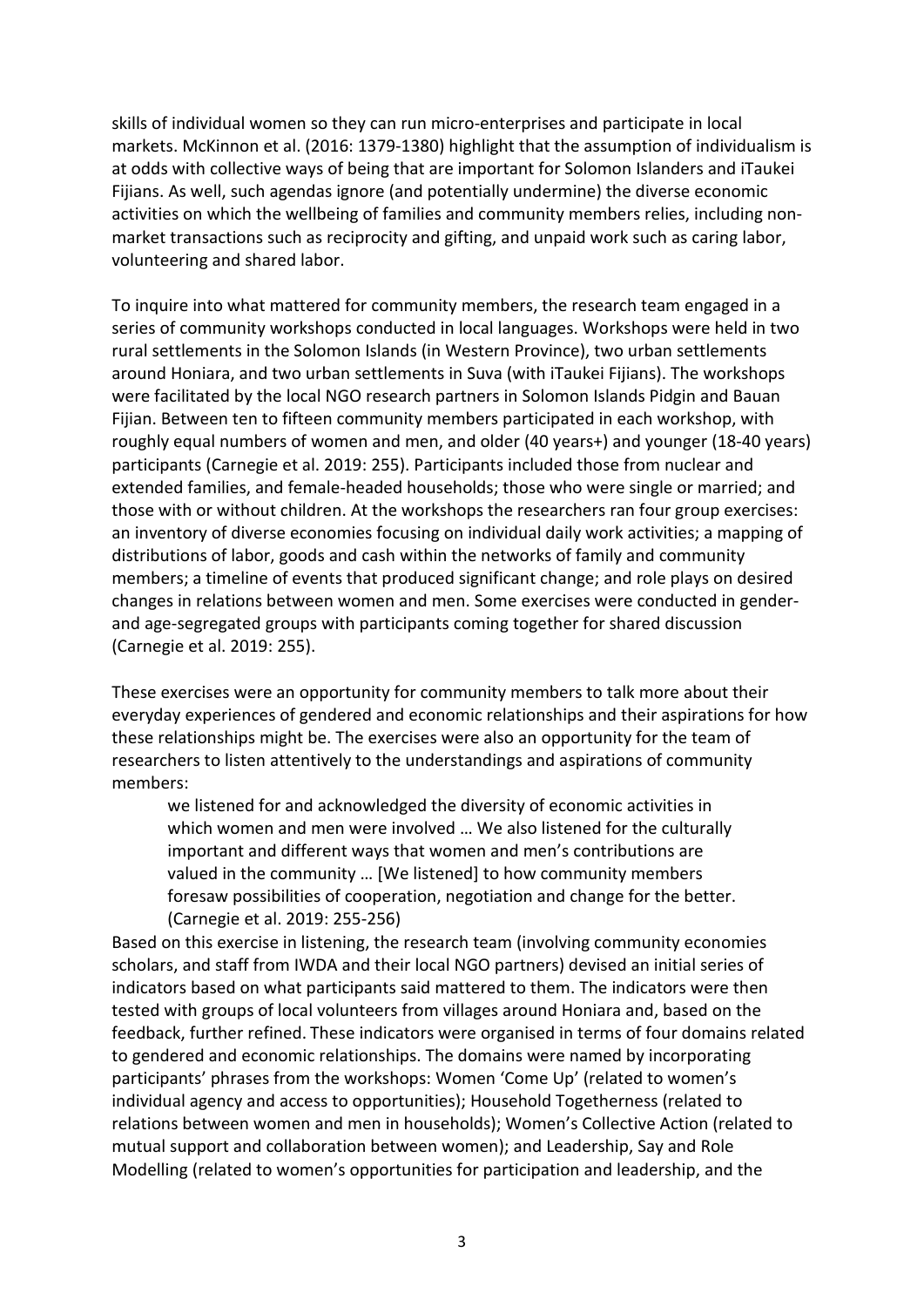quality of men's leadership) (Carnegie et al. 2019: 256). Of these four, Women 'Come Up' was most aligned with mainstream development and human rights policy agendas. But in this project all four domains were given equal importance. This was reflected in the representation of the four domains as being tributaries of a River of Change. The metaphor of a river also helped to communicate the role of indicators with comparisons being made to how water samples along the course of a river can provide vital information about water quality and interventions that might be needed to improve water quality. With these indicators (which encapsulate both existing economic activities as well as the way that community members would like things to be) local NGOs and community members can track what is happening and intervene when activities are being weakened or are under threat.

The indicators that were developed and the process used to generate the indicators are documented in resource materials that other communities can apply (Carnegie et al. 2012). In turn, those who have used these materials have documented their processes and the outcomes. For example, Live and Learn International's Western Pacific Sanitation, Marketing and Innovation Project produced a short 6-minute documentary on how their staff have used the floating coconut tool (which had been developed as part of the original project to translate the image of the diverse economy iceberg to the context of the Pacific Island countries) (see [https://www.youtube.com/watch?v=t0zQjGtg2d0\)](https://www.youtube.com/watch?v=t0zQjGtg2d0). Staff from the Solomon Islands and Vanuatu report how the tool provides an effective means of making women's economic contribution more evident to women and men, and how this has especially helped men to better understand the crucial contribution of women's work to the wellbeing of families and communities (see also, Thomas, 2015).

In terms of the implications for policy and practice, this project highlights the importance of attentive listening. Based on the understanding that post-capitalist possibilities are already present, the community economies researchers asked questions, observed and listened for these existing possibilities. This led to an appreciation of how wellbeing is sustained by a raft of individual and collective practices. The process of attentive listening includes putting aside pre-existing assumptions. For example, mainstream development and human rights policy agendas tend to rely on imported assumptions about economically rational individuals and gender equity. This is reflected in programs for women's economic empowerment that are based on the development of individual entrepreneurial skills and micro-enterprises. This research found that such programs are of interest to women but there was also a strong desire for economic empowerment that incorporated greater acknowledgement of women's household contribution, opportunities for women to work collectively and avenues for women to contribute to decision-making. Prioritising only economic activities that have an individual focus overlooks and potentially undermines group, household and community economic activities and relationships which are equally important for wellbeing. Listening attentively and putting to one side familiar assumptions are crucial if the range of activities that sustain wellbeing are to be heard.

### **ECONOMIC DEVELOPMENT PATHWAY 2: BUILDING COMMUNITY-BASED INITIATIVES**

The Jagna Community Partnering Project was based in the Philippines (in Jagna on the island of Bohol, in the country's Central Visayas region). The project involved a collaboration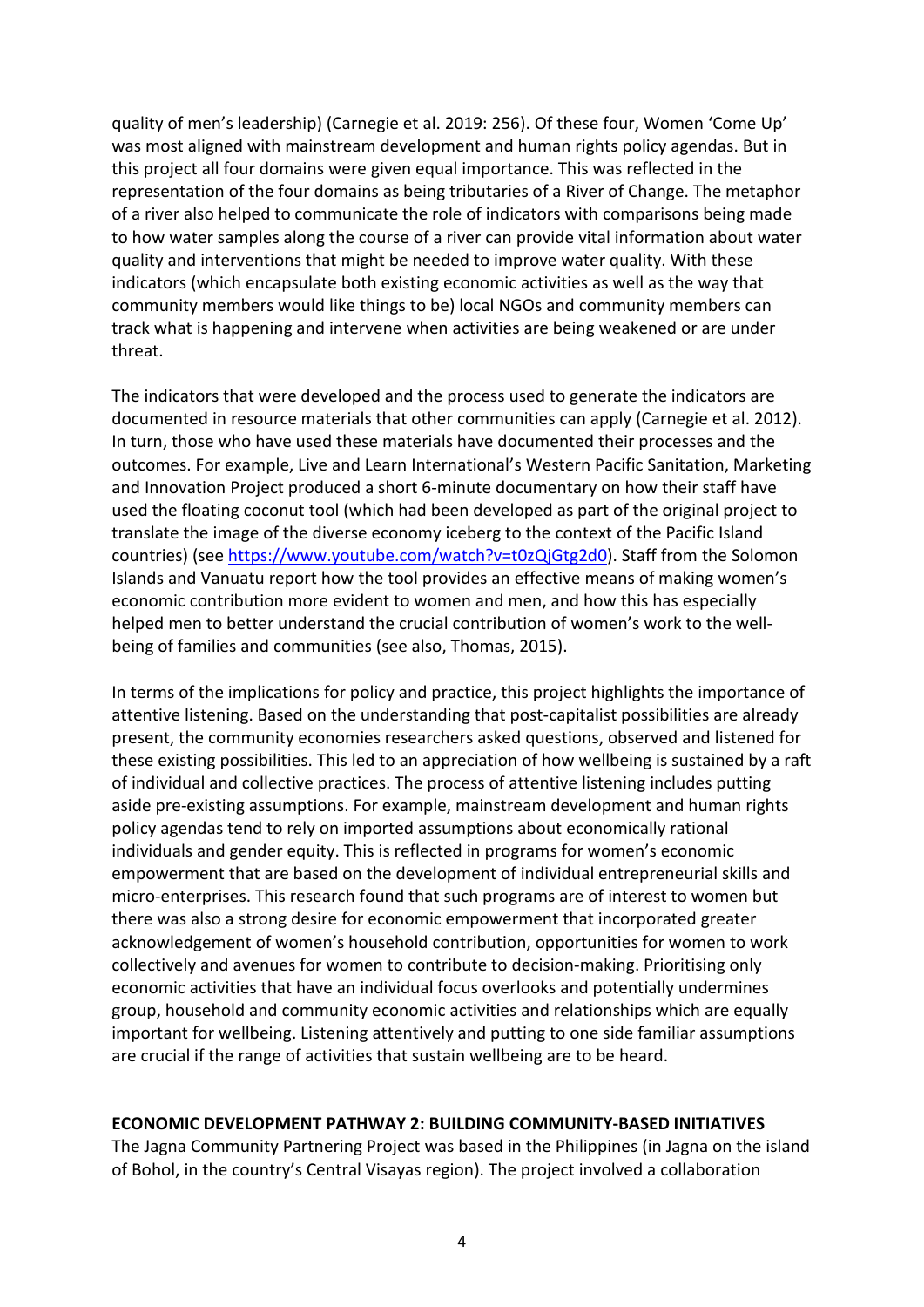between community economies researchers, the NGO Unlad Kabayan Migrant Services Foundation Inc. and the Municipal Planning and Development Unit from the Jagna Municipal Government. Unlad Kabayan is largely funded through the remittances of overseas migrant workers from the Philippines and it has pioneered a strategy of Migrant Savings for Alternative Investment. Here the goal is to fund alternative investment to help foster economic opportunities within the Philippines, so the next generation of family members do not have to support their families by moving overseas as migrant workers and sending remittances back home. Unlad Kabayan is therefore interested in generating endogenous economic development pathways, and especially the potential for economic initiatives based on the collective effort of groups of people (Gibson et al. 2010).

The Jagna Community Partnering Project employed seven researchers: four community members recruited from economically marginalised groups in Jagna, and staff from the university partner (Australian National University), Unlad Kabayan and the Municipal Planning and Development Unit (Cahill 2008). The action research project started with an assets-based approach of working with community members to document the diversity of assets in Jagna, especially the diversity of economic activities.<sup>[iii](#page-11-2)</sup> This exercise revealed the extent of available resources, knowledge and skills, and diverse economies (including smallscale rice and fruit farming, and customary exchange practices based on bartering, gleaning, labor sharing and gifting) (Gibson et al. 2010). Community members were then supported to develop economic initiatives that built on these assets. For example, a group of older women were interested in putting together the abundance of ginger in the region with their skills, gained over generations, in processing ginger into tea powder (known locally as *salabat*). Initially, the women felt that an economic initiative was beyond their reach as it would require the input of significant monetary start-up capital, funding they were unlikely to be able to access because of their age and background. But with a tiny grant from the Community Partnering Project they were supported to conduct their own market research and mobilize goodwill from local traders who agreed to sell their product. They learned, "we can start with what we have" (Community Economies Collect[iv](#page-11-3)e & Gibson 2009: 130).<sup>iv</sup> Other initiatives that were started through the project included a coconut confectionary enterprise that allowed a group of farmers to value-add to their coconut harvest, and a sewing enterprise that filled the demand for specialised clothing including gowns for school graduations. These enterprises provided households with a cash income (for things such as medicines, schooling and transport) which supplemented their largely subsistence-based livelihoods.

The steps and outcomes of the Community Partnering Project have been made readily available through resources that include a Community Partnering website (which includes short videos of all the economic enterprises that were initiated) [\(http://www.communitypartnering.info/\)](http://www.communitypartnering.info/) and a 50-minute documentary (Gibson et al. 2008). Here the intention is to expand economic development pathways in the Philippines (and in other countries that are heavily reliant on exporting their citizens as overseas migrant workers or importing exploitative labor and resource stripping practices from the so-called developed world). Unlad Kabayan continues this work through its mission of "mobilizing migrant workers, the marginalized in the community and their resources to build a sustainable local economy" [\(http://www.unladkabayan.org/vision-mission.html\)](http://www.unladkabayan.org/vision-mission.html), and through the partnerships it continues to build with municipal authorities and others.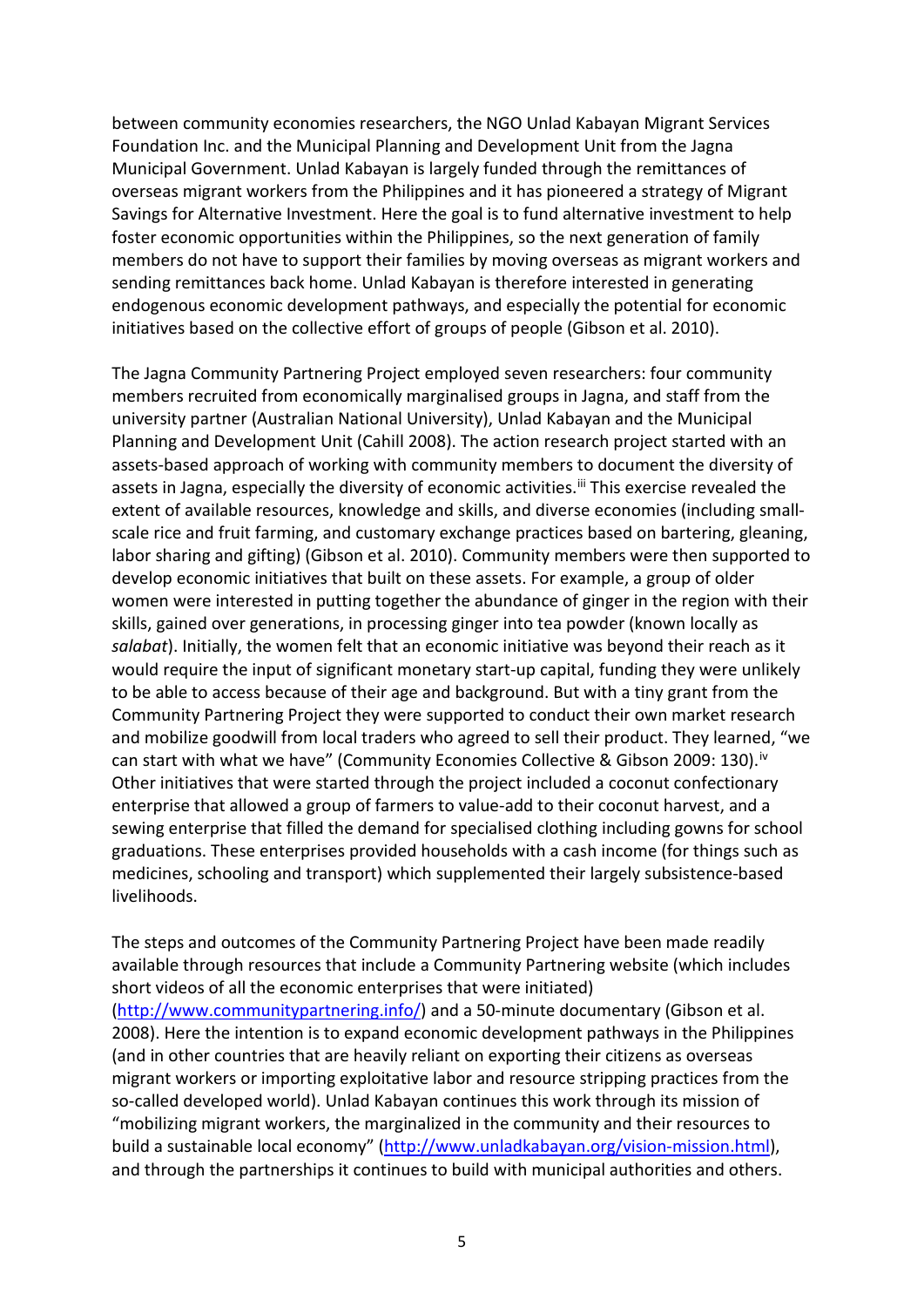Similar to the research project in the Solomon Islands and Fiji, the Jagna Community Partnering Project involved attentive listening to learn more about the post-capitalist possibilities that were already present. Responding to the concerns of local NGOs, the research in the Solomon Islands and Fiji focused on designing a set of indicators that captured those things that community members said they valued and the direction of change they said they wanted (and as outlined above, these concerns are resonating in other contexts in the Pacific as the indicators and associated tools are being applied and adapted). In the context of the Philippines, the research focused on developing a process for stimulating endogenous economic development. One of the lessons from the Community Partnering Project is the value of genuine partnerships. The project serves as an illustration of what can be achieved by partnerships between academic researchers, practitioners and communities, especially when all parties are involved at every step from the initial conceptualisation of the project to the ongoing work of supporting the outcomes of the project (including promoting the resource material). In the case of this project, the partners already had relationships with each other, and had spent developing trust with each other. They were in no rush to enter into the formal partnership that became the Community Partnering Project but waited until they were ready to proceed on their own terms. This approach speaks to the importance of allowing time for relationships to develop and for genuine partnerships to take root.

### **ECONOMIC DEVELOPMENT PATHWAY 3: "LEAVE THE VILLAGERS ALONE"**

The third project was based in two villages in eastern Cambodia near the town of Kampong Cham, the country's sixth largest urban settlement. As across other parts of Cambodia, daily life in these villages occurs in the shadow cast by the violence and terror of the Khmer Rouge's regime of the late 1970s. Even after the Khmer Rouge was ousted by Vietnamese forces at the end of 1978, local despots stepped into the political vacuum and continued a reign of violence and terror in this part of the country until the 1990s (Hinton 2005). Any development project in Cambodia has to be alert to the ongoing effects of trauma; nevertheless, the effects run deep and even the most attentive of projects can overlook and potentially destabilize the ways and means that people have developed to survive and live together post-conflict. In this setting, Somsak's (2005) admonishment to "leave the villagers alone" (cited in McKinnon 2017: 344) is a credible development pathway.

The project in these two villages was modelled on the action research approach used in the Jagna Community Partnering Project. Local community members were invited to participate as community researchers; and through workshops, field trips and walking tours an inventory of local economic activities was assembled. The next phase focussed on social enterprise development based on some of the activities identified in the inventory. The inventory phase identified a diverse range of local economic activities, including subsistence agriculture and livestock raising; informal trading in and around the local markets; informal construction work; harvesting, cutting and selling bamboo as barbeque skewers; and in a few cases formal employment in the nearby MedTecs International Corporation which employs around 5,000 workers to manufacture medical clothing.

Participants expressed an interest in developing additional activities based on the bamboo resources in the area. Some requested workshops so they could learn additional skills in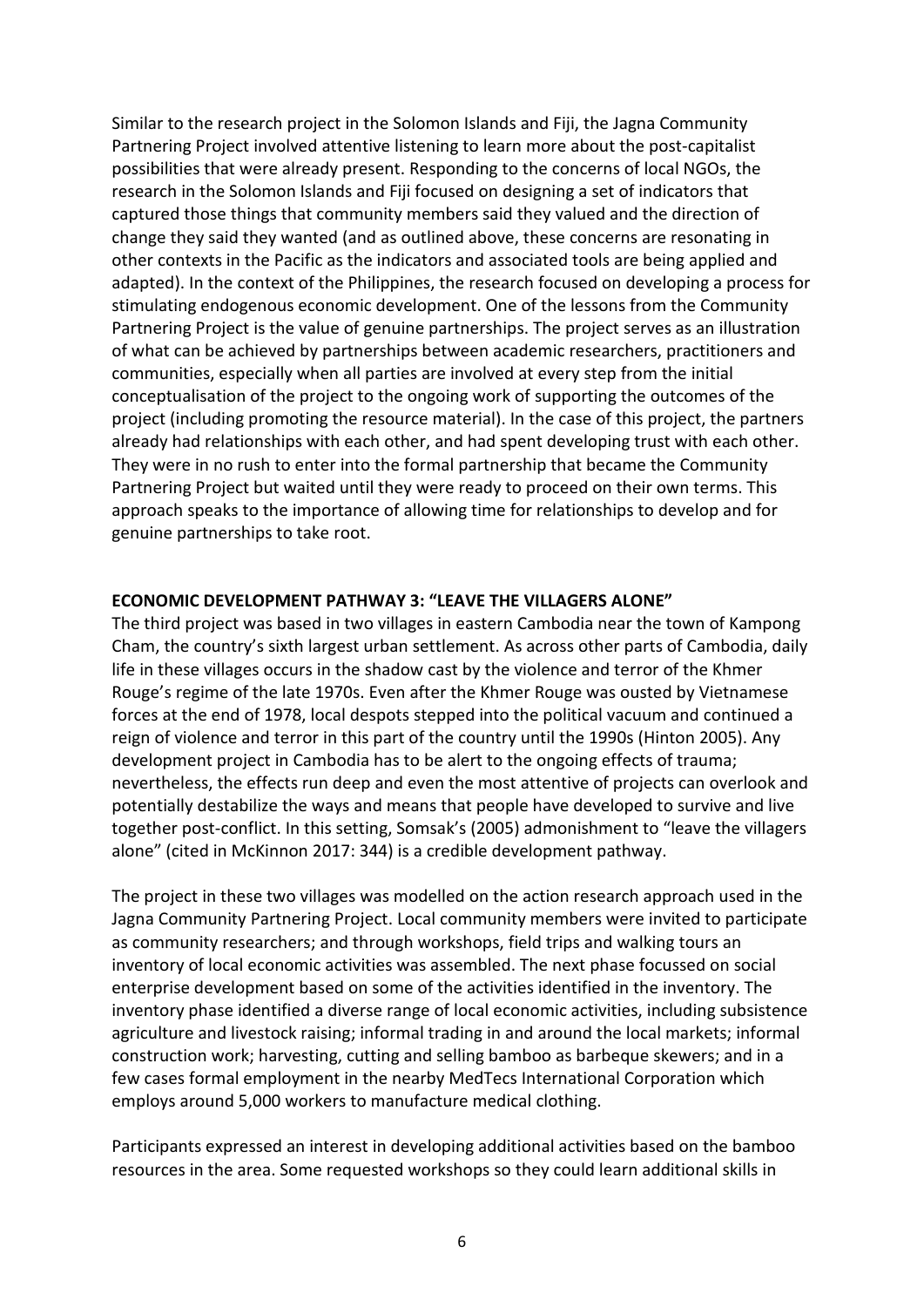bamboo furniture making. A trainer was secured from the Rattan Association of Cambodia (which supplies products to the multinational furniture retailer, IKEA). Despite initial enthusiasm, attendance was poor, and no project participants came to the final workshop. Even those who had prepared bamboo for this workshop did not attend. Indeed, on the day before the final workshop, on being asked by phone about preparations, one participant proclaimed to the researcher that "tomorrow I will have diarrhoea" (Lyne 2017: 178). The drop-off in interest and attendance can certainly be explained by practical concerns. The participants have to spend most of their time securing what is a precarious existence; they do not have time to participate in an unpaid workshop that is only likely to bring a return on their investment of time at some distant point in the future (if there is any return on this investment).

However, it also became clear that there was a highly nuanced and finely balanced bamboo skewer community economy that could potentially be destabilized by the additional use of bamboo resources in the area. The villagers (mostly women) make bamboo skewers that are sold to one middleman who then sells the skewers further afield to barbeque businesses and street food stalls. The work of making skewers is conducted at home, and it is easy to fit in and around women's other home-based activities. Even though villagers receive around US\$1.50 for six hours work making skewers, it is an income that can be relied on, especially during the dry season which can be a time of high outward migration with some temporarily moving to urban areas to pick up informal work. Making bamboo skewers also serves as an economic safety net (in the absence of a national welfare system). This became evident when one villager was fired from the MedTecs garment factory because he participated in a strike. The family was dependent on his wage; with that lost, the family immediately turned to skewer making.

There is a tacit agreement that all villagers are entitled to this economic safety net. The bamboo is on public land, but each household has a claim to a specific plot. Those who deplete their plot can borrow from other households and return it when their bamboo regrows. It is unknown for any household to reject the request to borrow. Indeed, there is no theft of bamboo, perhaps because these requests are not refused. When one household borrows the bamboo from another's plot the bamboo is carefully cut so that the bamboo is thinned to let in light and promote growth. The idea of using the bamboo for furniture had the potential to destabilize this finely-tuned community economy. As one village elder later commented about the workshops, "They were worried about losing the bamboo." Indeed, the villages had this experience when the nearby lake was designated private and dredged for sand. Their fisheries were lost and the soil quality for agriculture was compromised. As well as an economic safety net, the bamboo skewer community economy served an additional role—it balanced household and community commitments in a way that enabled villagers to build relationships of trust with each other in the post-conflict era.

In terms of implications for policy and practice, this project illustrates how important it is to listen attentively but how difficult this can be. In this instance, the participants were initially keen to develop an enterprise based on an additional use for bamboo, but away from the eyes and ears of the researcher, the villagers reconsidered their initial decision and found a powerful way to relay their revised decision (by not turning up). Certainly, the decision to not attend reflects practical concerns (about the immediate priorities for villagers, including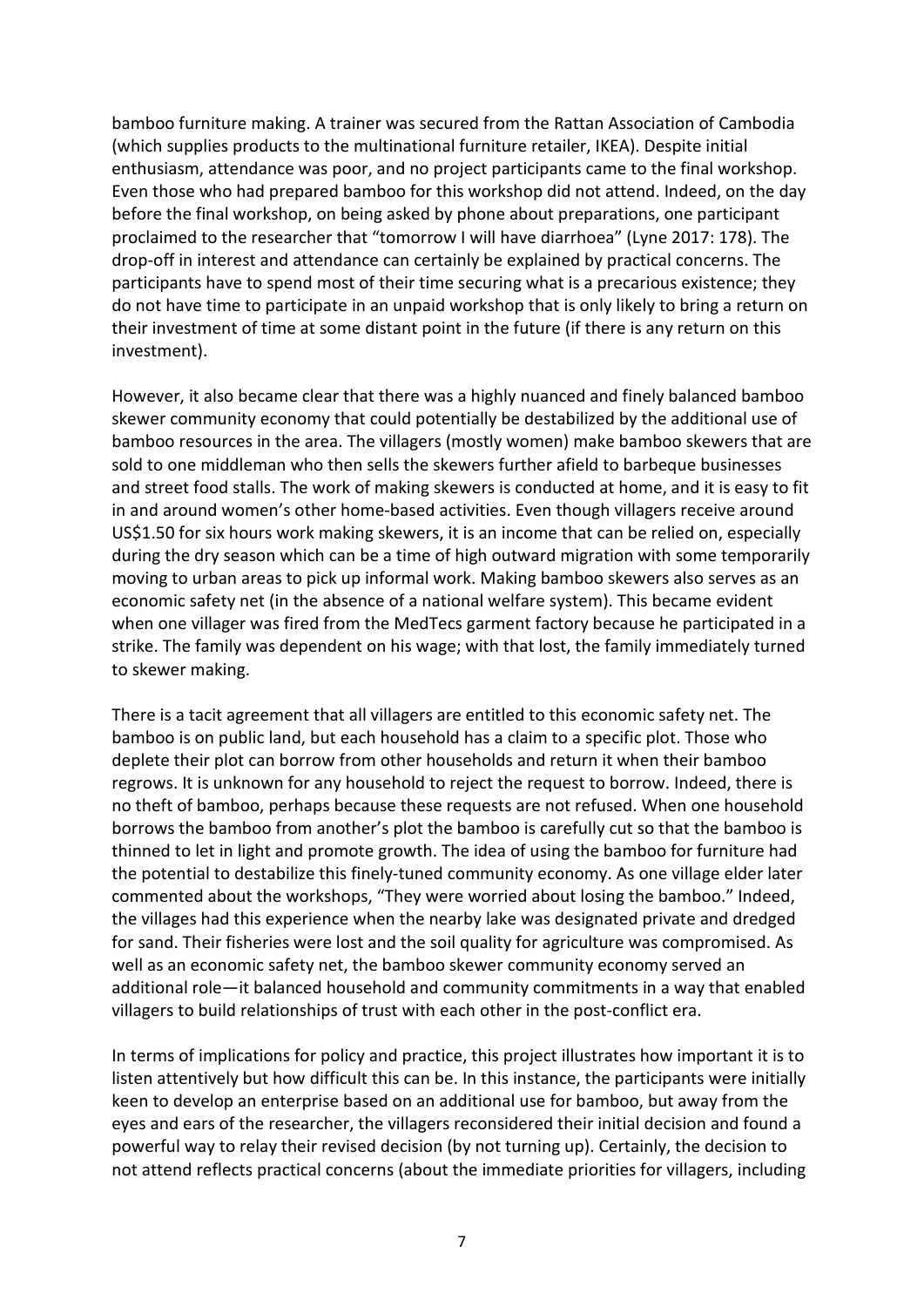their use of time). These concerns are important to consider in any development project. But in the post-conflict context of Cambodia a deeper concern is being relayed about the pivotal role that resources play in households and communities, and how sometimes it is best to leave matters as they are. Even though the furniture making did not proceed, the lessons learned about this resource meant that when changes were being made to a nearby bamboo bridge the researcher was able to hear more clearly. In this case, a hand-built bamboo bridge that is reconstructed each dry season to provide access between an island on the Mekong River and the nearby town of Kampong Cham was being replaced by a much larger concrete bridge that would permanently connect the island to the mainland. The bridge builders and the villagers on the island had mixed feelings about this symbol of 'progress.' In response, the researcher initiated, with others, a 60-minute documentary film that captures the final making of the bamboo bridge and the crucial role that bamboo has played in the lives of the bridge builders and the villagers for centuries (Gibson & Salazar 2019). This film reflects back to people their everyday lives, and the resources and relationships that have been important to making their lives what they are.

### **IMPLICATIONS FOR PEDAGOGY**

The community economies approach has three main implications for pedagogy. First, it is important that the language of economics is expanded so the crucial role and potential diverse economic activities is more readily apparent. This would both expand the economic understanding of students who are unfamiliar with economic diversity, and value what is already known by students whose lived experience of economic diversity is not reflected in mainstream economic language. Tools such as the iceberg and the floating coconut provide a good starting point to help make diversity more visible and for valuing diversity (and these tools are readily available online, for example,

[https://www.communityeconomies.org/resources/diverse-economies-iceberg\)](https://www.communityeconomies.org/resources/diverse-economies-iceberg). There are also associated tools such as Asset-Based Community Development that can be augmented by including economic diversity as a crucial community asset (e.g. Cameron & Gibson 2001). Such tools that document economic diversity provide the basis for students to appreciate the contribution that diversity makes to people's lives. Here a community economies approach has sought to develop questions that can be asked to help bring to the fore the ways diverse economic activities contribute to people and planetary wellbeing. This includes questions about how activities contribute to surviving well, to just and sustainable production and distribution of surplus, to the fair transaction of good and services, to care for shared resources, and to forms of investment that are oriented towards a better future (e.g. Gibson-Graham et al. 2013). From this, students might then be able to recognise the multitude of post-capitalist possibilities that already exist and how these possibilities can provide the basis for more equitable and sustainable economic development pathways.

Second, it is important that students develop skills in working with others, including the capacity to listen to and hear others. As community economies researchers point out, the 'community' in community economies is not about pre-existing communities (such as those based on a shared identity or location). Rather, community is a process of "being-with" others (Gibson-Graham 2006: 81-82), including the world around. In other words, fundamental to our existence is our interdependence with others and how we ethically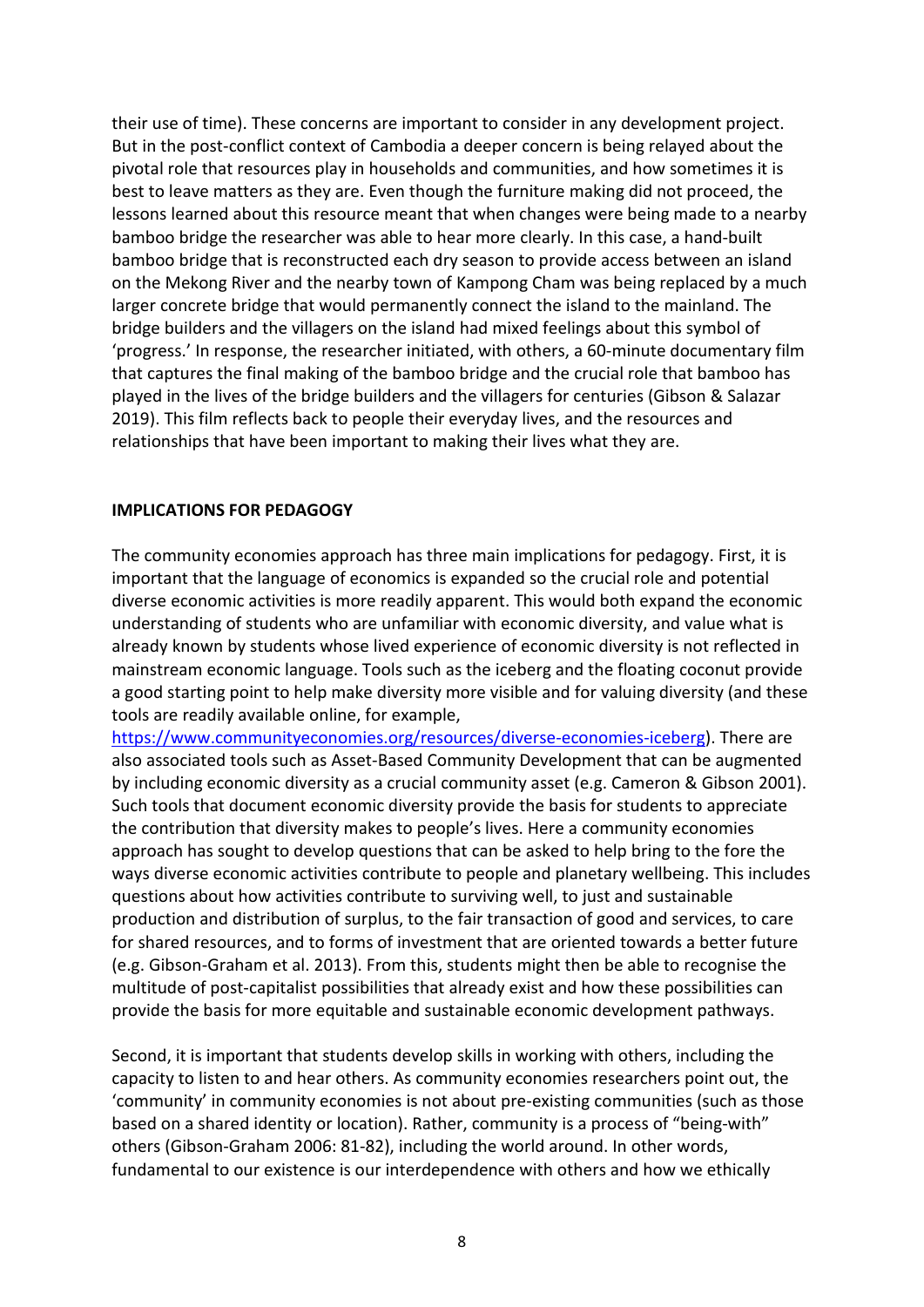negotiate ways of living together on a finite planet (captured in different contexts in terms such as living well and *buen viver*). In the classroom setting, doing group work is one way to help develop relevant skills, and here there are opportunities for students with a range of life experiences to work together to try out the various tools that community economies researchers have developed for working with communities. For example, the Community Partnering for Local Development website [\(http://www.communitypartnering.info/\)](http://www.communitypartnering.info/), which is based on the Jagna Community Partnering Project, includes exercises in needs and assets mapping and a 'portrait of gifts' that can be adapted for the classroom. The caution with group work (especially assessable group work) is that it has to be scaffolded so that students have the opportunity to learn both cognitively and experientially about group processes, forms of negotiation, and ways of 'being-with' others.

Third, it is important that students have the opportunity to cultivate an open and enquiring mind especially by putting aside pre-existing assumptions. In community economies scholarship, this is associated with "refusing to know too much" (Gibson-Graham 2006: 8). This disposition fits well with the affective and embodied forms of learning that can be prompted through exercises such as fields trips and exposure to cultural artefact such as films. One of the benefits of these types of exercises is that they create opportunities for students to 'stand in the shoes' of others and to see things from others' perspectives. Field trips have been a mainstay of the community economies approach and the types of outcomes that can be provoked through this method have been reflected on in Cameron (2011), Cameron and Gibson (2005) and Lyne (2017). Films have also been produced by community economies scholars as pro[v](#page-11-4)ocations to encounter the world differently.<sup>v</sup> For example, the Bamboo Bridge documentary sheds light on little-known things that communities have done well for generations and that intuitively balance social and environmental sustainability and resilience. It also gives room for the world-at-large to speak through evocative images and sounds of bamboo and water. This documentary might help to challenge generalised preconceptions or caricatures of a country such as Cambodia and help to show how sometimes our best inclinations to 'help' or 'develop' communities represents a liability.

### **CONCLUSION**

In this chapter, we have discussed three projects that exemplify the ways in which a community economies approach to doing development differently starts by acknowledging the local context and valuing the diverse economic activities and possibilities that are already present. This gives rise to economic development pathways that are appropriate to the context. In the indicators project in Fiji this meant acknowledging the current range of activities that contribute to individual and community wellbeing as well as acknowledging the aspirations that community members for how these activities might be changed for the better. In the Jagna Community Partnering Project (in the Philippines) this meant working with groups of community members to build on existing individual and community assets. In the work in Cambodia, the appropriate development pathway was to 'leave the villagers alone.' The implications for policy and practice involve recognition of the importance of attentive listening, relationship building and time. The implications for pedagogy involve deepening economic literacy, developing skills that are vital for working with others and developing a capacity for openness and to be affected by others.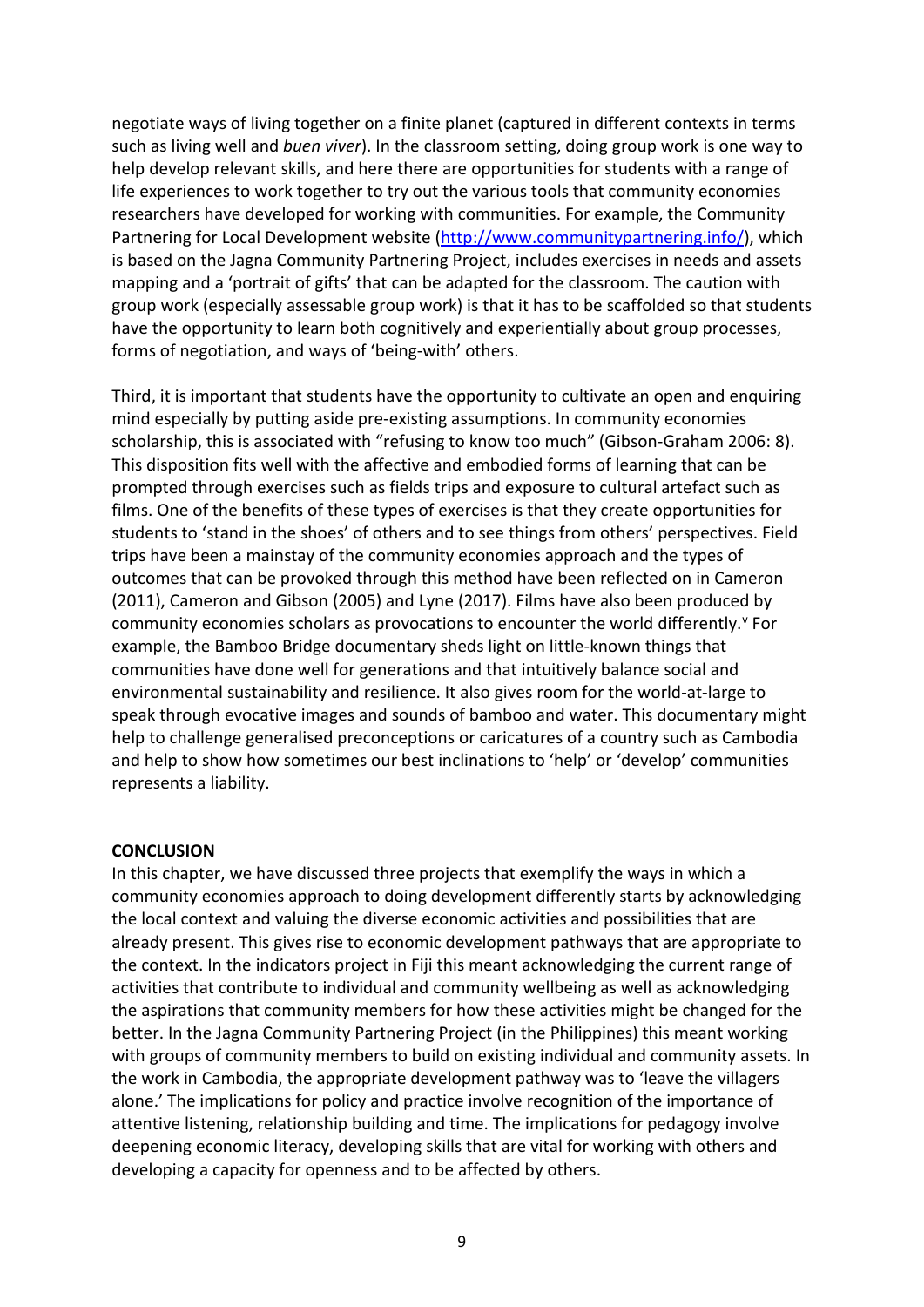## **REFERENCES**

Cahill, A. (2008) "Power Over, Power To, Power With: Shifting Perceptions of Power for Local Economic Development in the Philippines," Asia Pacific Viewpoint 49(3), 294-304.

Cameron, J. (with Manhood C. & Pomfrett J.) (2011) "Bodily Learning for a (Climate) Changing World," Local Environment 16(6), 493-508.

Cameron, J., & Gibson, K. (2001) Shifting Focus: Alternative Pathways for Communities and Economies, Victoria: Latrobe City Council and Monash University.

----- (2005) "Participatory Action Research in a Poststructuralist Vein," Geoforum 36(3), 315- 31.

Carnegie, M., McKinnon, K., & Gibson, K. (2019) "Creating Community-based Indicators of Gender Equity: A Methodology," Asia Pacific Viewpoint 60(3), 252–266.

Carnegie, M., Rowland, C., Gibson, K., McKinnon, K., Crawford, J., & Slatter, C. (2012) Gender and Economy in Melanesian Communities: A Manual of Indicators and Tools to Track Change, Sydney: University of Western Sydney, Macquarie University and International Women's Development Agency.

Community Economies Collective & Gibson, K. (2009) "Building Community-based Social Enterprises in the Philippines," in A. Amin (ed.) The Social Economy: International Perspectives on Economic Solidarity, London: Zed Books, 116-39.

Gibson-Graham, J.K. (1996) The End of Capitalism (as we knew it): A Feminist Critique of Political Economy, Oxford: Blackwell.

----- (2006) A Postcapitalist Politics, Minneapolis: University of Minnesota Press.

Gibson-Graham, J.K., Cameron, J., & Healy, S. (2013) Take Back the Economy: An Ethical Guide for Transforming our Communities, Minneapolis: University of Minnesota Press.

Gibson-Graham, J.K., & Dombroski, K. (eds) (2020) The Handbook of Diverse Economies, Cheltenham: Edward Elgar.

Gibson-Graham, J.K., & Dombroski, K. (2020) "Introduction", in J.K. Gibson-Graham & K. Dombroski (eds) The Handbook of Diverse Economies, Cheltenham: Edward Elgar, 1–24.

Hinton, A. (2005) Why Did They Kill? Cambodia in the Shadow of Genocide, Berkeley CA: University of California Press.

Gibson K. (Executive Producer) & Salazar JF. (Director), (2019) The Bamboo Bridge [Motion picture], Australia: Matadora Films.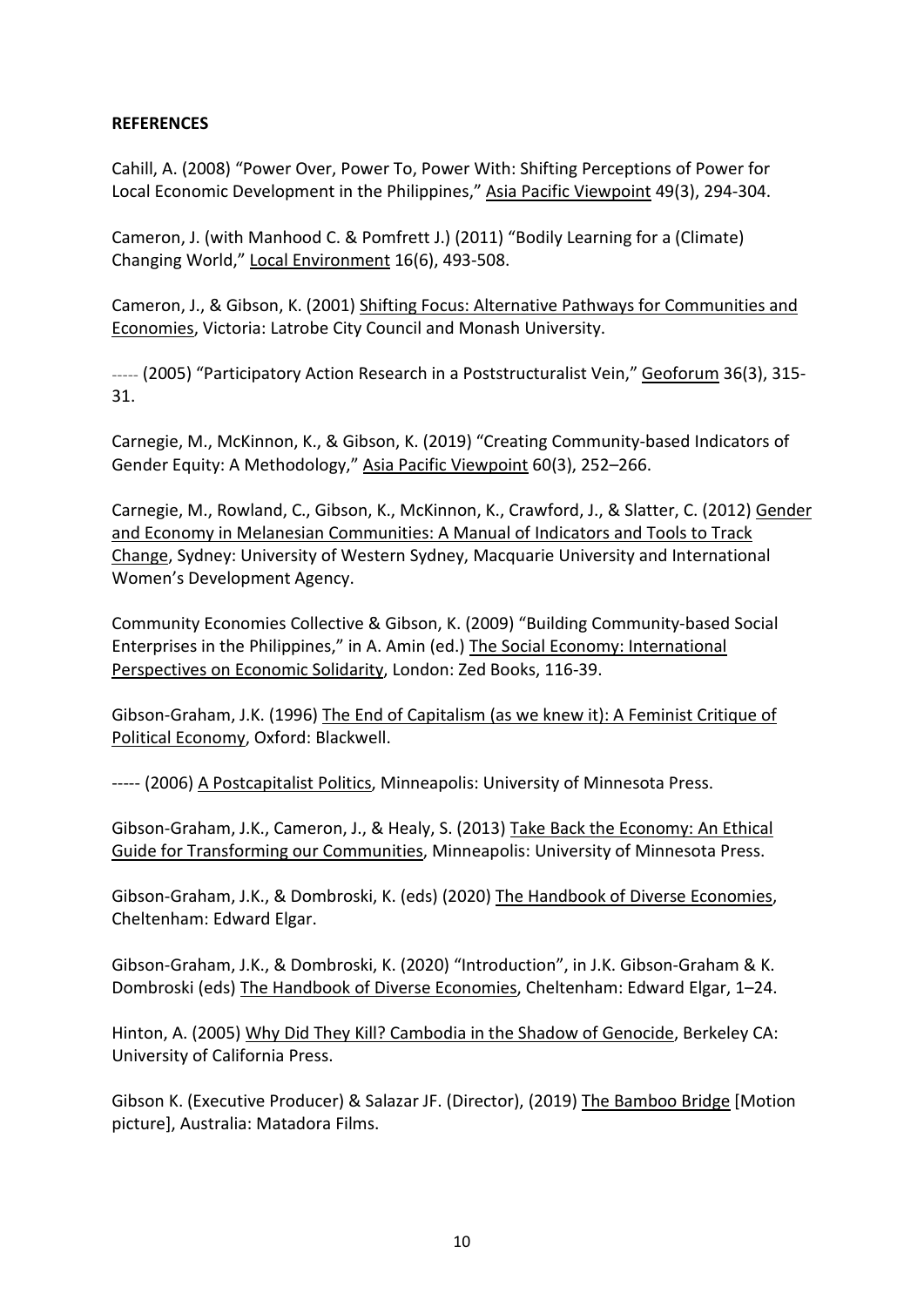Gibson, K., Cahill, A. & McKay, D. (2010) "Rethinking the Dynamics of Rural Transformation: Performing Different Development Pathways in a Philippine Municipality," Transactions of the Institute of British Geographers 35(2), 237-55.

Gibson, K., Hill, A. & McLay, P. (2008) Building Social Enterprises in the Philippines, (DVD), Canberra: The Australian National University. Online at <https://www.youtube.com/playlist?list=PLKN9NChecdBKp-TicDgbVWp3hm3ifLLbr>

Kretzmann, J. & McKnight, J. (1993) Building Communities from the Inside Out, Chicago: ACTA.

Lyne, I. (2017) Social Enterprise and Community Development: Theory into Practice in Two Cambodian Villages, PhD thesis, Australia: Western Sydney University.

Mason, P. (2016) Postcapitalism: A Guide to Our Future, Basingstoke: Macmillan.

McKinnon, K. (2017) "Naked Scholarship: Prefiguring a New World Through Uncertain Development Geographies," Geographical Research 55(3), 344-349.

McKinnon, K., Carnegie, M., Gibson, K., & Rowland, C. (2016) "Gender Equality and Economic Empowerment in the Solomon Islands and Fiji: A Place-based Approach," Gender, Place and Culture 23(10), 1376-1391.

Roelvink, G., St. Martin, K., & Gibson-Graham, J.K., (eds) (2015) Making Other Worlds Possible: Performing Diverse Economies, Minneapolis: University of Minnesota Press.

Thomas, A. (2015) Floating Coconuts in Vanuatu. Stories from the Field, Online at [https://thewashbusiness.wordpress.com/2015/03/07/floating-coconuts-in-vanuatu/.](https://thewashbusiness.wordpress.com/2015/03/07/floating-coconuts-in-vanuatu/)

# **FURTHER READING**

Cameron, J., & Gibson, K. (2020) "Action Research for Diverse Economies," in J.K. Gibson-Graham and K. Dombroski (eds) Handbook of Diverse Economies, Cheltenham: Edward Elgar, 511-519. (A discussion of the research steps in three action research projects, including the Jagna Community Partnering Project in the Philippines. The chapter highlights the role of a politics of language, a politics of the self and a politics of collective action as post-structural research tools that can play a role in policy formulation).

Lyne, I. (2017) "Social Enterprise and the Everydayness of Precarious Indigenous Cambodian Villagers: Challenging Ethnocentric Epistemologies," in C. Essers, P. Dey, D. Tedmanson & K. Verduyn (eds) Critical Perspectives on Entrepreneurship; Challenging Dominant Discourses in Entrepreneurship, London: Routledge, 36-50. (This paper uses a diverse economies perspective to analyse a development intervention which aimed to increase resin tappers' incomes by developing opportunities along the value chain while instigating or supporting resin producer associations. The paper finds that an independently founded producer association was more sustainable than one marshalled together by consultants who were